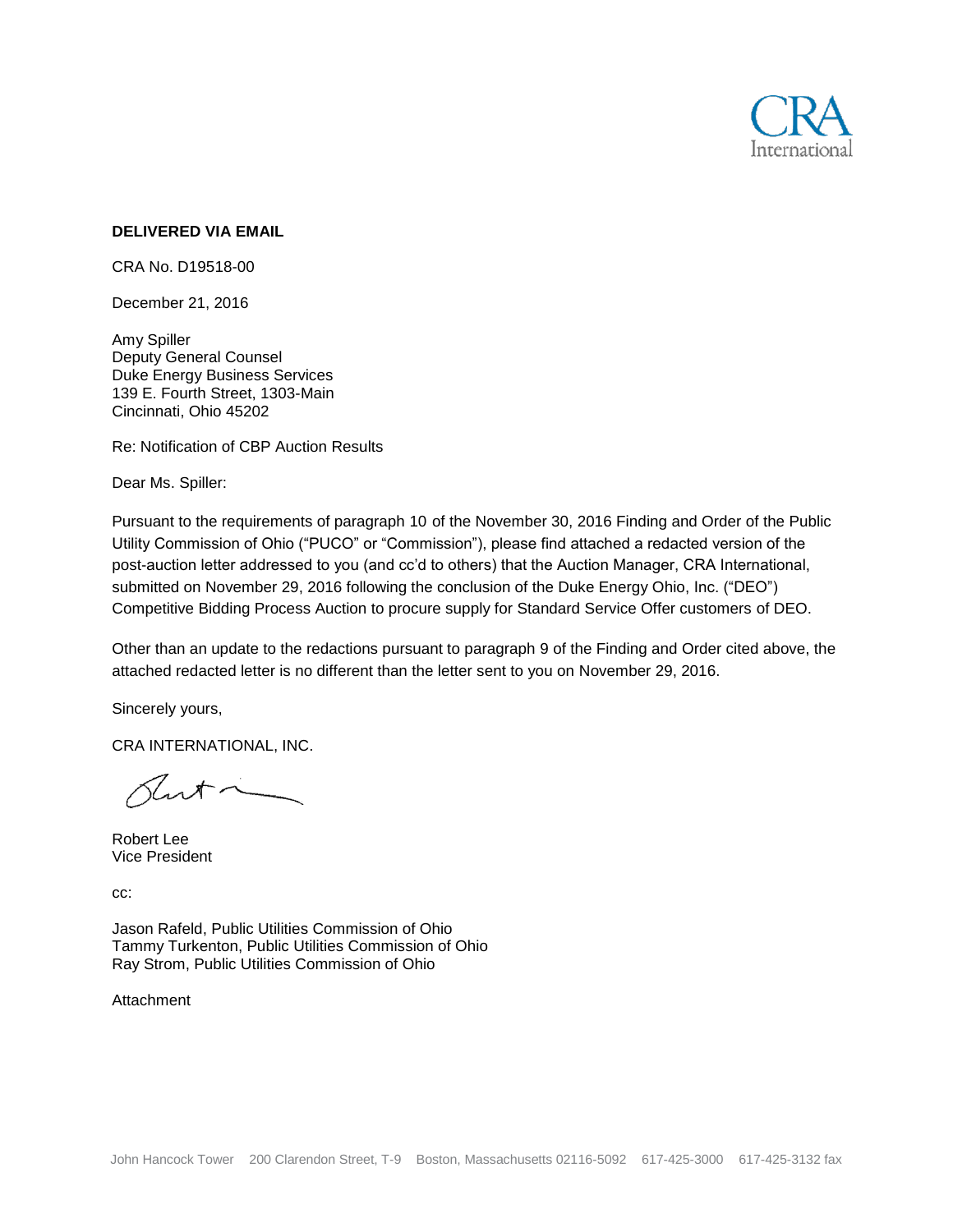

### **DELIVERED BY EMAIL**

CRA No. D19518

November 29, 2016

Amy Spiller Deputy General Counsel Duke Energy Business Services 139 E. Fourth Street, 1303-Main Cincinnati, Ohio 45202

Re: Notification of CBP Auction Results

Dear Ms. Spiller:

This is to inform you that we have confirmed the results of the Duke Energy Ohio, Inc.'s Competitive Bidding Process Auction ("Auction") to procure supply for Standard Service Offer (SSO) customers of Duke Energy Ohio, Inc. The Auction began on Tuesday, November 29, 2016 and concluded the same day.

There are three tables attached to this letter.

- Table 1 summarizes the results of the Auction.
- Table 2 shows, for each winning bidder, the number of tranches won for each contract in the auction.
- Table 3 provides the Auction Manager's assessment of the conduct of the auction.

In accordance with the Bidding Rules, winning bidders will be contacted directly by Duke Energy Ohio, Inc. to execute the Master SSO Supply Agreement no later than three (3) business days following the close of the auction.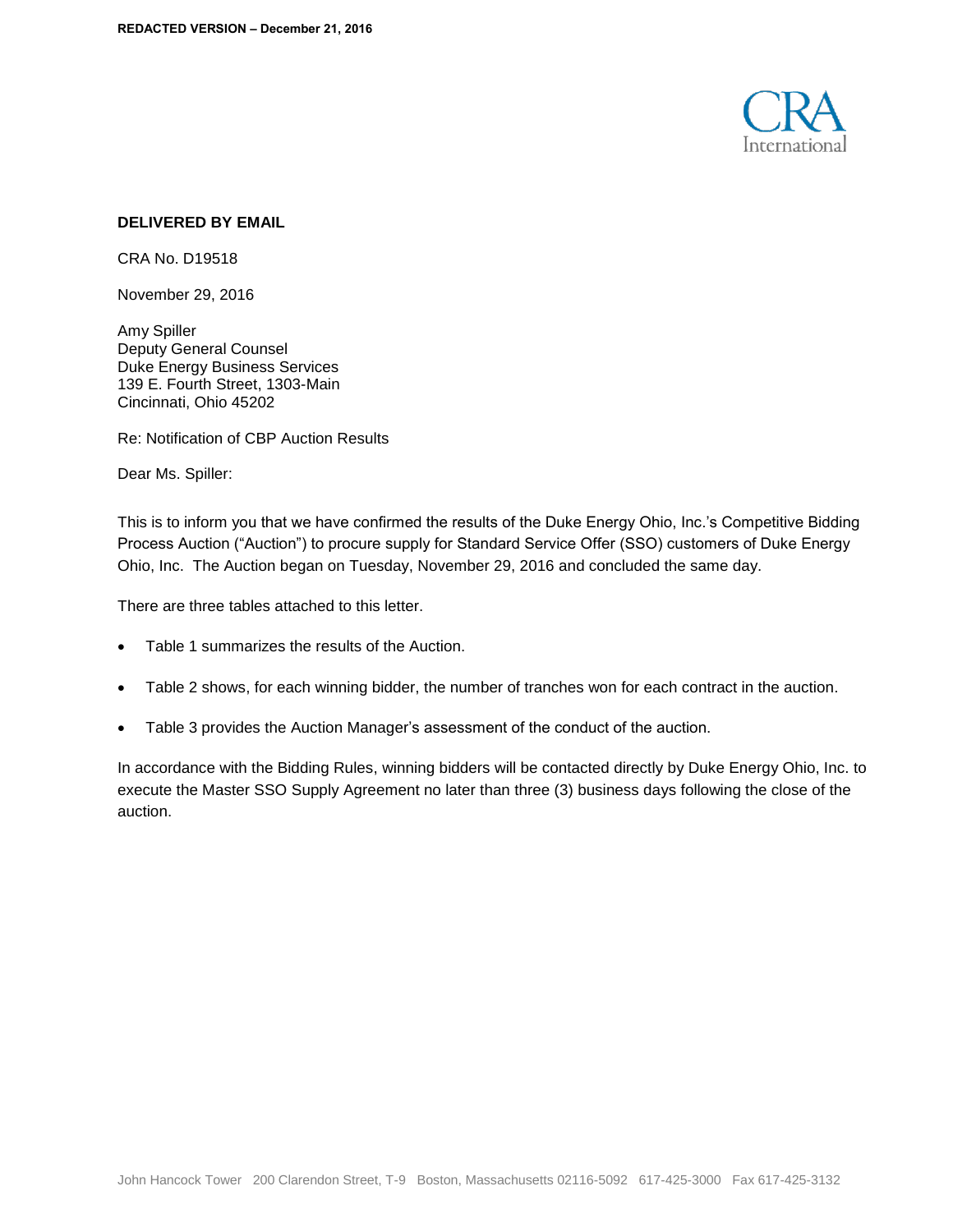

Sincerely yours,

CRA INTERNATIONAL, INC.

 $\sqrt{2}$ 

Robert J. Lee Vice President

cc:

Asim Z. Haque, Chairman, Public Utilities Commission of Ohio M. Howard Petricoff, Commissioner, Public Utilities Commission of Ohio Lynn Slaby, Commissioner, Public Utilities Commission of Ohio M. Beth Trombold, Commissioner, Public Utilities Commission of Ohio Thomas W. Johnson, Commissioner, Public Utilities Commission of Ohio Jason Rafeld, Chief of Staff, Public Utilities Commission of Ohio Ray Strom, Public Utilities Commission of Ohio Tamara Turkenton, Public Utilities Commission of Ohio Tim Benedict, Public Utilities Commission of Ohio Greg Price, Public Utilities Commission of Ohio Angela Hawkins, Public Utilities Commission of Ohio Ryan Gentil, Duke Energy Ohio, Inc. Frank Mossburg, Bates White, LLC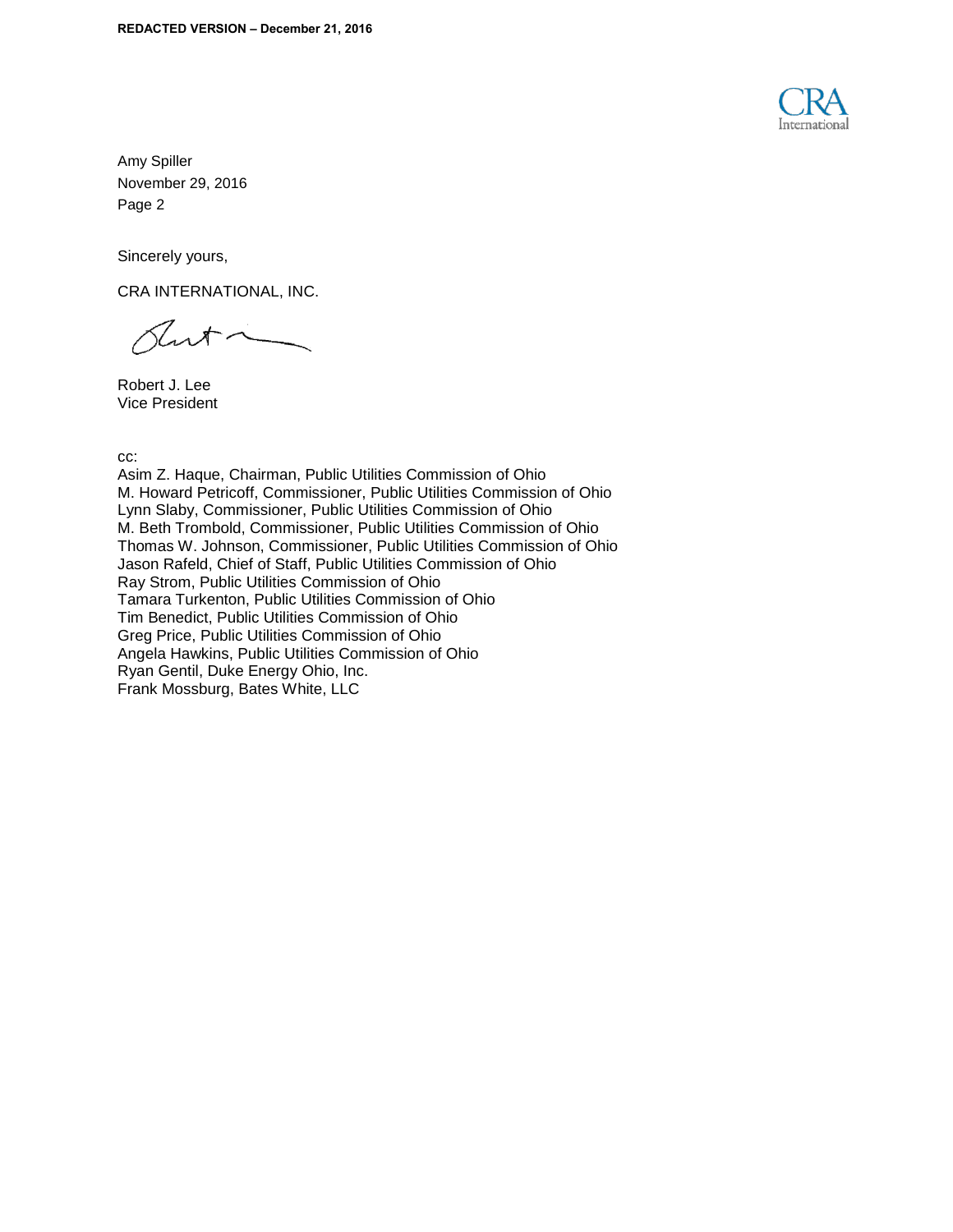

# **Table 1. Summary of SSO Auction Results**

| Period of Delivery                                          | June 1, 2017 - May 31, 2018 |
|-------------------------------------------------------------|-----------------------------|
| Number of Registered Bidders                                | 12                          |
| Total initial eligibility of Registered Bidders             |                             |
| Total initial eligibility divided by tranche target         |                             |
| Number of bidders that submitted bids in round 1            |                             |
| Number of tranches bid in round 1                           | 76                          |
| Number of tranches bid in round 1 divided by tranche target | 4.47                        |
| Number of tranches to procure in auction (tranche target)   | 17 tranches                 |
| Number of tranches procured in auction                      | 17 tranches                 |
| Number of rounds in clock phase                             | 14                          |
| Was there a sealed-bid round?                               | No                          |
| Number of winning bidders                                   | 4                           |
| Starting price range                                        | \$80.00 to \$100.00 per MWh |
| Starting price                                              |                             |
| Tranche-weighted average price of winning bids              | \$50.20                     |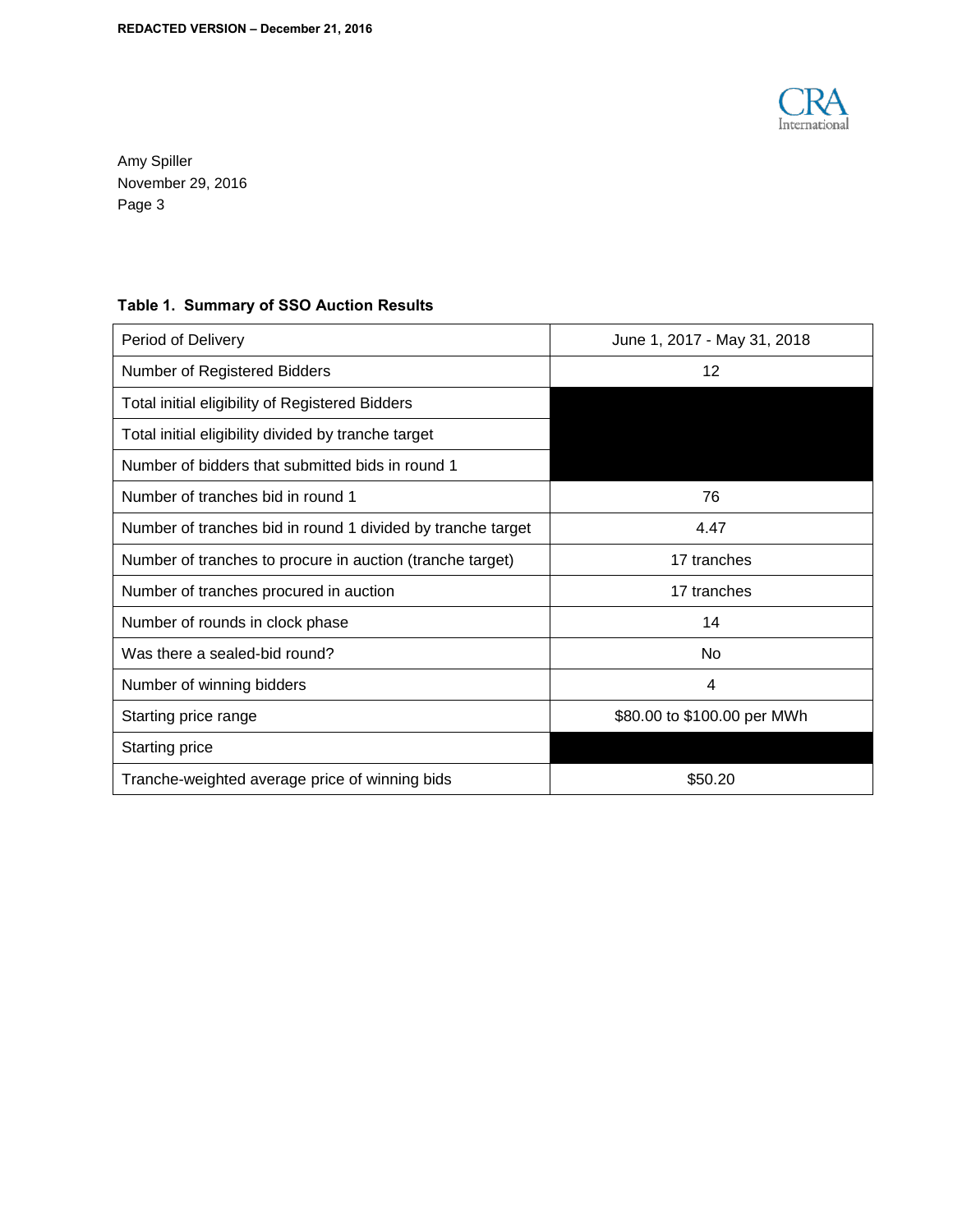

# **Table 2. Winning Bidders and Tranches Won**

| <b>Winning Bidder</b>                       | <b>Number of Winning</b><br><b>Tranches</b> | <b>Tranche-Weighted</b><br><b>Average Price to be</b><br>Paid (\$/MWh) |
|---------------------------------------------|---------------------------------------------|------------------------------------------------------------------------|
| AEP Energy Partners, Inc.                   | 3                                           | \$50.20                                                                |
| American Electric Power Service Corporation | 4                                           | \$50.20                                                                |
| Direct Energy Business Marketing, LLC       | 5                                           | \$50.20                                                                |
| Exelon Generation Company, LLC              | 5                                           | \$50.20                                                                |
| TOTAL                                       | 17                                          | \$50.20                                                                |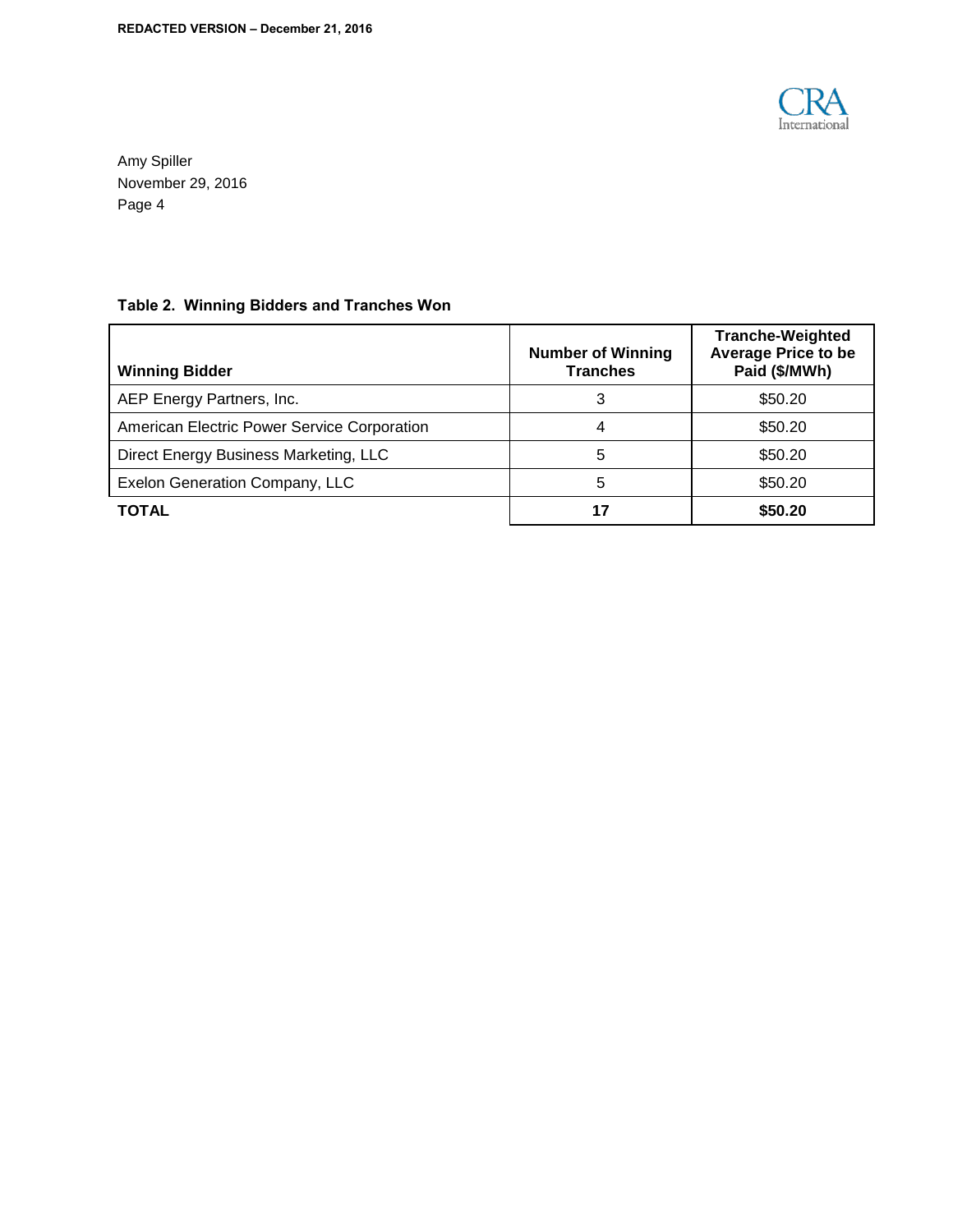

# **Table 3. Auction Manager's Assessment of the Conduct of the Auction**

|                | Question                                                                                                                                                                                                      |                                                                                                                                                                                                                  |
|----------------|---------------------------------------------------------------------------------------------------------------------------------------------------------------------------------------------------------------|------------------------------------------------------------------------------------------------------------------------------------------------------------------------------------------------------------------|
| 1              | Were the competitive bidding rules violated?                                                                                                                                                                  | No                                                                                                                                                                                                               |
| $\overline{2}$ | Does the Auction Manager believe the auction<br>was open, fair, transparent, and competitive?                                                                                                                 | Yes                                                                                                                                                                                                              |
| 3              | Did bidders have sufficient information to prepare<br>for the auction?                                                                                                                                        | Yes. Bidders received information from the<br>competitive bidding process documents, the<br>Information Website, questions-and-answers<br>posted to the Information Website, and bidder<br>information sessions. |
| 4              | Was the information generally provided to bidders<br>in accordance with the published timetable? Was<br>the timetable updated appropriately as needed?                                                        | Yes                                                                                                                                                                                                              |
| 5              | Were there any issues and questions left<br>unresolved prior to the auction that created<br>material uncertainty for bidders?                                                                                 | We do not believe that there were any unresolved<br>issues or questions that created material<br>uncertainty for bidders.                                                                                        |
| 6              | Were there any procedural problems or errors<br>with the auction, including the electronic bidding<br>process, the back-up bidding process, and<br>communications between bidders and the Auction<br>Manager? | No.                                                                                                                                                                                                              |
| 7              | Were protocols for communication between<br>bidders and the Auction Manager adhered to?                                                                                                                       | Yes                                                                                                                                                                                                              |
| 8              | Were there any hardware or software problems or<br>errors, either with the auction system or with its<br>associated communications systems?                                                                   | N <sub>o</sub>                                                                                                                                                                                                   |
| 9              | Were there any unanticipated delays during the<br>auction?                                                                                                                                                    | No                                                                                                                                                                                                               |
| 10             | Did unanticipated delays appear to adversely<br>affect bidding in the auction?                                                                                                                                | No                                                                                                                                                                                                               |
| 11             | Were appropriate data back-up procedures<br>planned and carried out?                                                                                                                                          | Yes                                                                                                                                                                                                              |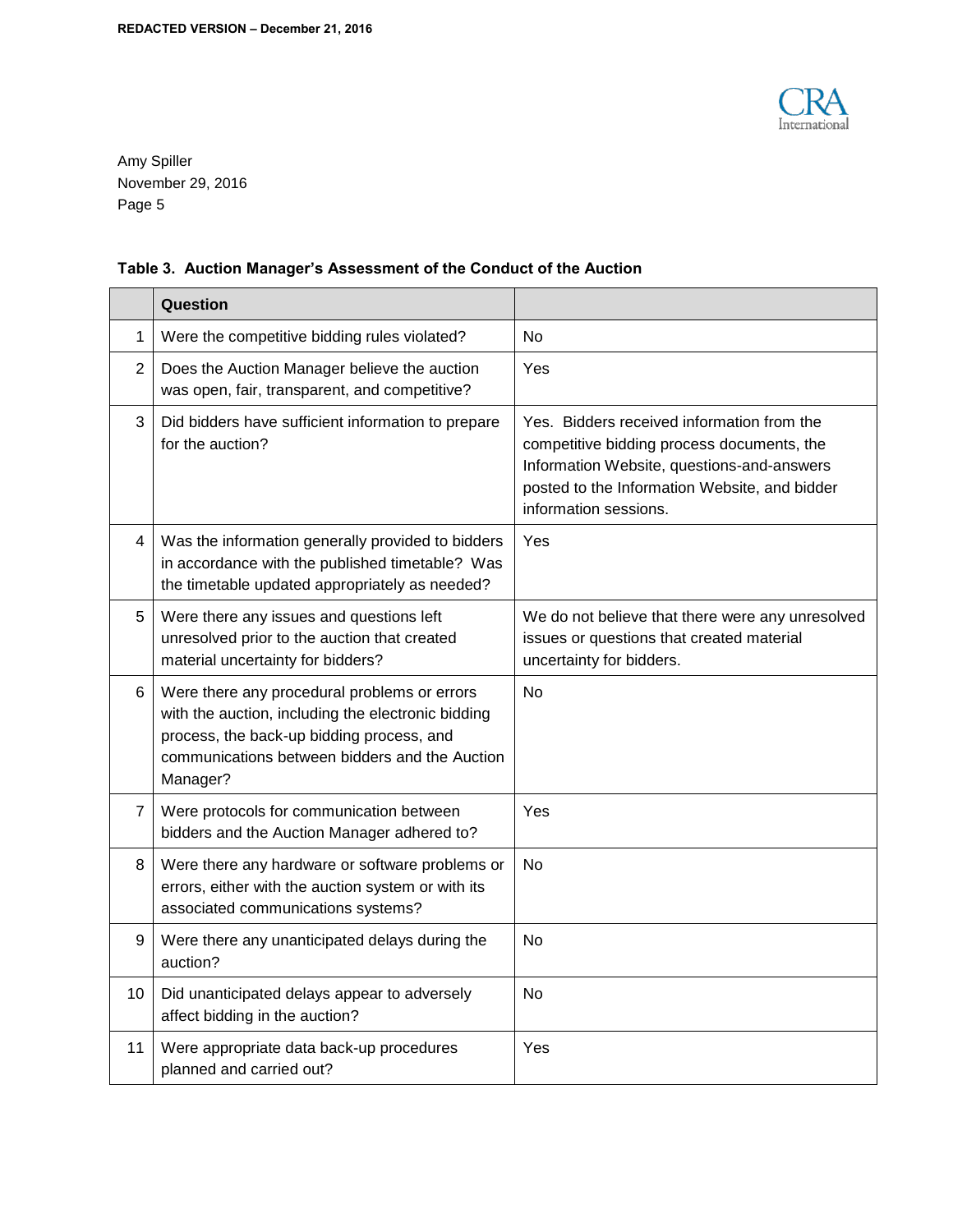

|    | Question                                                                                                                                                                         |                               |
|----|----------------------------------------------------------------------------------------------------------------------------------------------------------------------------------|-------------------------------|
| 12 | Were any security breaches observed with the<br>auction process?                                                                                                                 | No                            |
| 13 | Were protocols followed for communications<br>among Duke Energy Ohio, Inc., the Auction<br>Manager, the PUCO, and the PUCO's consultant<br>during the auction?                   | Yes                           |
| 14 | Were the protocols followed for decisions<br>regarding changes in auction parameters (e.g.,<br>volume adjustments and price decrements)?                                         | Yes                           |
| 15 | Were the calculations (e.g., for price decrements<br>or bidder eligibility) produced by the auction<br>software double-checked or reproduced off-line<br>by the Auction Manager? | Yes                           |
| 16 | Was there evidence of confusion or<br>misunderstanding on the part of bidders that<br>delayed or impaired the auction?                                                           | No                            |
| 17 | Were the communications between the Auction<br>Manager and bidders timely and effective?                                                                                         | Yes                           |
| 18 | Was there evidence that bidders felt unduly<br>rushed during the process?                                                                                                        | <b>No</b>                     |
| 19 | Was there any evidence of collusion or improper<br>coordination among bidders?                                                                                                   | <b>No</b>                     |
| 20 | Was there any evidence of anti-competitive<br>behavior in the auction?                                                                                                           | No                            |
| 21 | Was information made public appropriately? Was<br>confidential and sensitive information treated<br>appropriately?                                                               | Yes                           |
| 22 | Were there factors exogenous to the auction<br>(e.g., changes in market environment) that<br>materially affected the auction in unanticipated<br>ways?                           | No, not that we are aware of. |